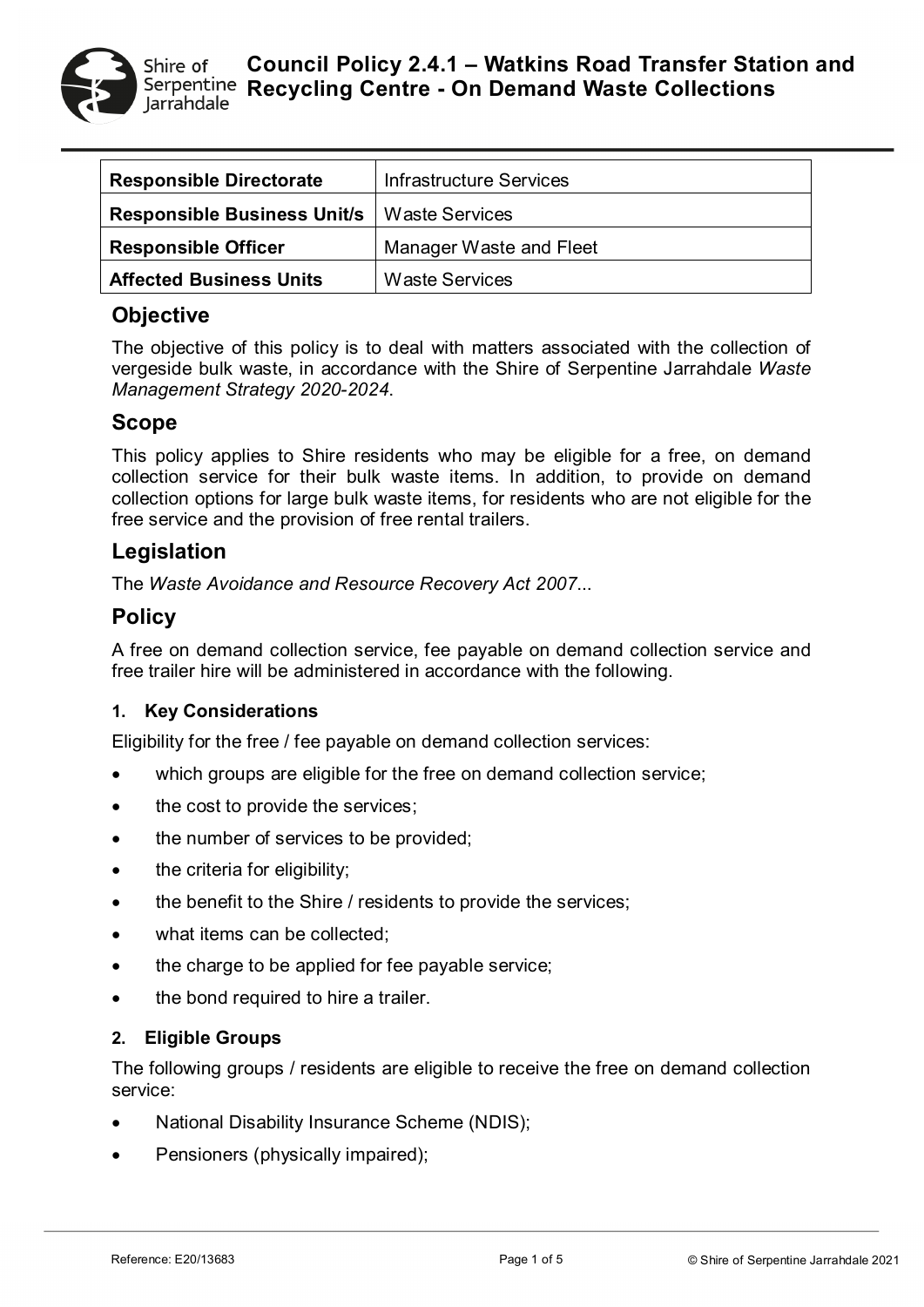

- Long-term injury / illness (six plus months).
- The following residents are eligible to access the fee payable on demand collection service:
- Shire of Serpentine Jarrahdale residents.

The following residents are eligible to access the free trailer hire service:

Shire of Serpentine Jarrahdale residents.

### **3. Criteria for Free On Demand Collection Service**

To be eligible for a free on demand collection service, residents must meet one of the following criteria:

- evidence of NDIS registration / plan;
- evidence of Pensioner status, plus self-certification for eligibility of services;
- evidence of medical status for long-term injury / illness and self-certification for eligibility of services.

### **4. Approval Process**

#### *Free On Demand Collections*

Eligible residents are requested to complete the application form online or in person at the Shire Administration Office.

Shire officers will review the applications and contact the residents to confirm eligibility or request additional information.

Shire officers will schedule the on demand collection(s) with the contractor for the next available on demand collection date and provide the on demand collection instructions to the resident.

#### *Fee Payable On Demand Collections*

Eligible residents are requested to complete the application form online or in person at the Shire Administration Office including making payment by one of the payment methods as per the Shire's Schedule of Fees and Charges.

Shire officers will review the applications and contact the residents to confirm eligibility or request additional information.

Shire officers will schedule the on demand collection(s) with the contractor for the next available on demand collection date and provide the on demand collection instructions to the resident.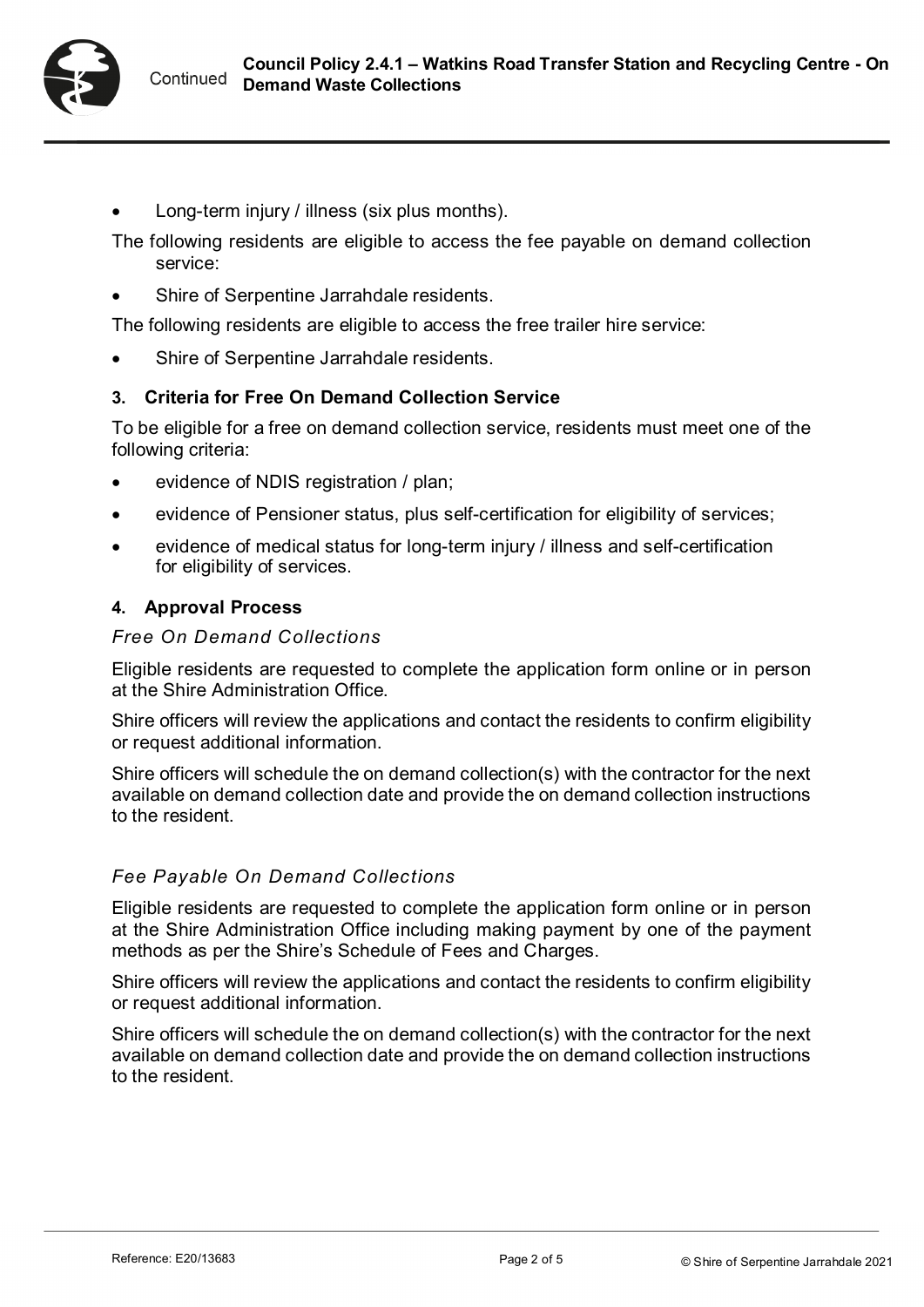

### *Trailer Hire Service*

Eligible residents are requested to complete the application form online or in person at the Shire Administration Office.

Shire officers will process the application, bond payment (as per the Shire's Schedule of Fees and Charges) and make the booking with the Transfer Station staff.

### **5. Approval Process Considerations**

The following are the pertinent factors that should be considered in determining approval of the on demand collection services and trailer hire:

#### *Free On Demand Collections*

- the residents are located in the Shire of Serpentine Jarrahdale;
- the residents can provide the appropriate evidence of their eligible category;
- the items that require on demand collection are on the accepted item list;
- the residents self-certify their eligibility for a free on demand collection.

### *Fee Payable On Demand Collections / Trailer Hire Service*

- the residents are located in the Shire of Serpentine Jarrahdale;
- the residents have a suitable vehicle to tow the rental trailer.
- Shire rental trailers are not to be used to pick up mulch from the Watkins Road Transfer Station.
- Shire rental trailers are not to be taken outside the Shire boundary which if breached will incur forfeiture of the trailer bond.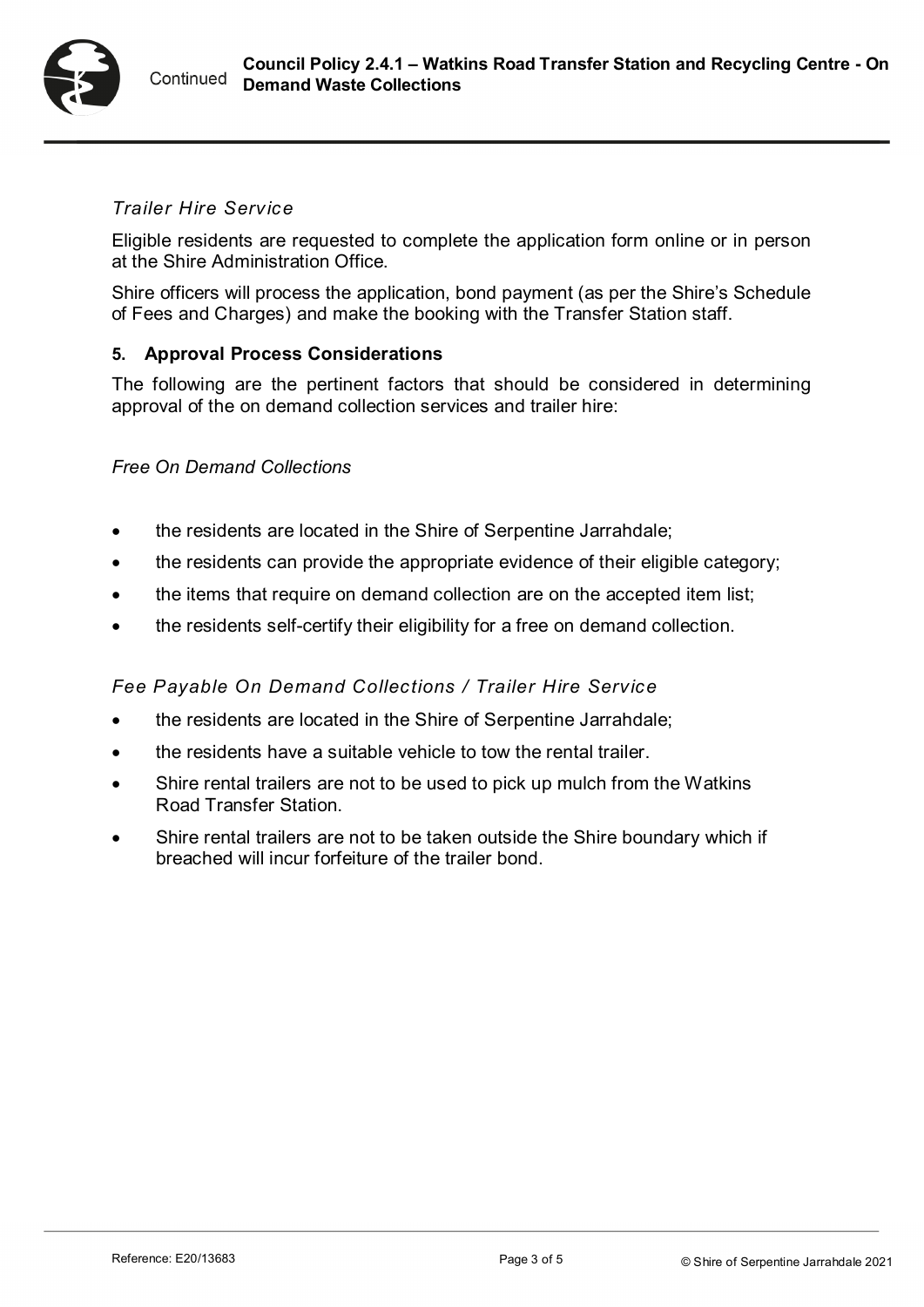

#### **On Demand Collection Services Framework**

To illustrate, the Shire has prepared the following flow-chart to provide guidance on the decision making process for eligibility of services.